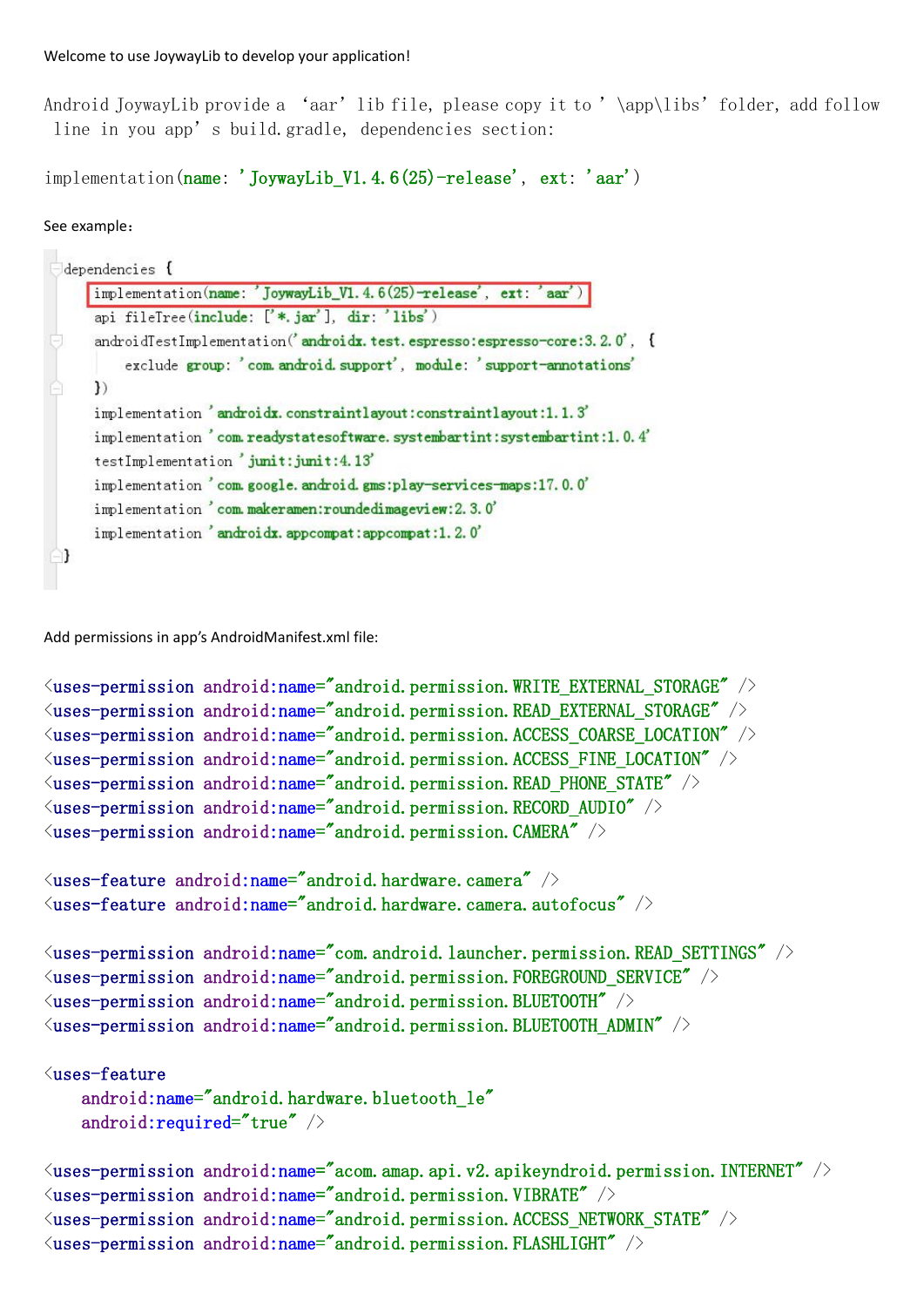```
\langleuses-permission android:name="android.permission.WAKE_LOCK" /<uses-permission
android:name="com.google.android.providers.gsf.permission.READ_GSERVICES" />
\langleuses-permission android:name="android.permission.RECEIVE_BOOT_COMPLETED" \langle \rangle\langleuses-permission android:name="android.permission.ACCESS_WIFI_STATE" />
```
To get permission from user, you need to add code when app startup. Asking user whether allow these permission.

For example, in your first Activity,

## @Override

```
protected void onStart() {
    super.onStart();
```

```
String[] permissions = {
       Manifest.permission.BLUETOOTH,
       Manifest.permission.ACCESS_FINE_LOCATION,
       Manifest.permission.ACCESS_COARSE_LOCATION,
       //Manifest.permission.READ_EXTERNAL_STORAGE,
       //Manifest.permission.WRITE_EXTERNAL_STORAGE,
       //Manifest.permission.CAMERA,
       //Manifest.permission.RECORD_AUDIO,
};
PermissionUtils.checkAndRequestMorePermissions(this, permissions, 0);
```

```
}
```
## IMPORTANT! In Application.onCreate event , you need to init our lib modules by follow codes:

```
PathHelper.init(JoywayAlarmApplication.sharedInstance());
AudioMgr.init(JoywayAlarmApplication.sharedInstance());
```

```
// you MUST set this KEY to ensure JoywayLib to work properly.
ConvertEx. KEY = "ee607a84-49d6-4ede-aa92-98c11f8a88d2"
```
// init bluetooth module BT. init(JoywayAlarmApplication. sharedInstance(), 200, 5000);

//only scan ble tag which is named as 'JW-ALARM' BT.addScanFilter\_tagNameEqual("JW-ALARM");

```
//when tag is scanned, its default name will be 'My Tag'
BT.setTagDefaultDisplayName("My Tag");
```
//scan 4500ms, wait 5000ms, then scan 4500ms, and so on... BT. setScanPeriodTimeLength(4500, 5000);